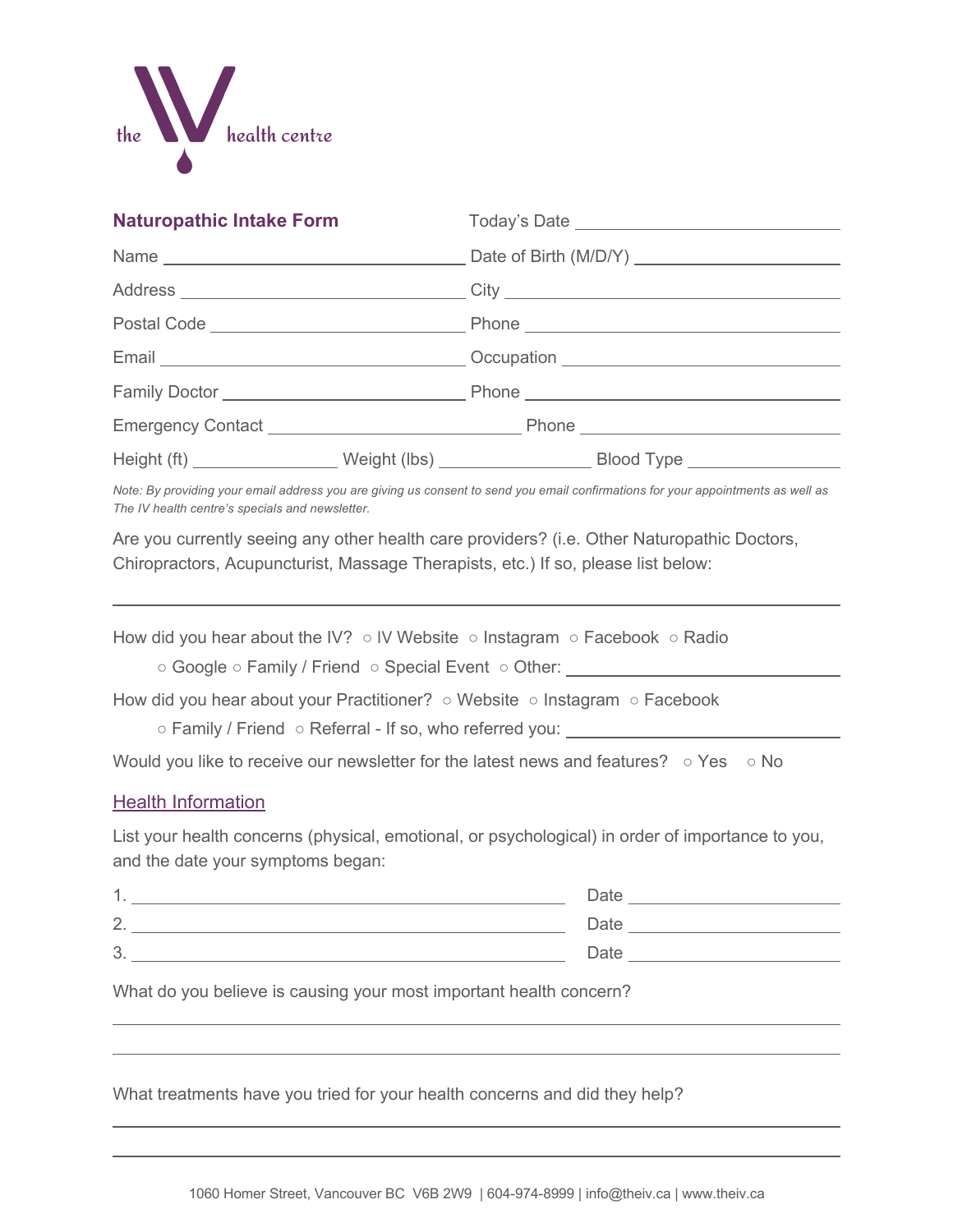

# Allergies and Sensitivities

List all allergies to medications, environment, and food:

## Supplements and Medications

List all that you are currently taking and for how long:

## Medical History

List any condition that you have been diagnosed with and date of diagnosis:

List any diagnostic tests performed (blood sugar test, cholesterol, food sensitivity, etc.):

## Family History

Indicate whether any family members have had any of the following:

|                                                    | <b>Relation To You</b> |                                                        | <b>Relation To You</b> |
|----------------------------------------------------|------------------------|--------------------------------------------------------|------------------------|
| Alcoholism<br>$\circ$ Yes / $\circ$ No             |                        | <b>Diabetes</b><br>$\circ$ Yes / $\circ$ No            |                        |
| Allergies<br>$\circ$ Yes / $\circ$ No              |                        | Drug Abuse<br>$\circ$ Yes / $\circ$ No                 |                        |
| Alzheimer's Disease<br>$\circ$ Yes / $\circ$ No    |                        | <b>Heart Disease</b><br>$\circ$ Yes / $\circ$ No       |                        |
| <b>Arthritis</b><br>$\circ$ Yes / $\circ$ No       |                        | <b>High Blood Pressure</b><br>$\circ$ Yes / $\circ$ No |                        |
| Asthma<br>$\circ$ Yes / $\circ$ No                 |                        | <b>Kidney Disease</b><br>$\circ$ Yes / $\circ$ No      |                        |
| Cancer (indicate type)<br>$\circ$ Yes / $\circ$ No |                        | Osteoporosis<br>$\circ$ Yes / $\circ$ No               |                        |
| Depression<br>$\circ$ Yes / $\circ$ No             |                        | <b>Stroke</b><br>$\circ$ Yes / $\circ$ No              |                        |
| <b>Other Illnesses</b><br>$\circ$ Yes / $\circ$ No |                        | <b>Other Illnesses</b><br>$\circ$ Yes / $\circ$ No     |                        |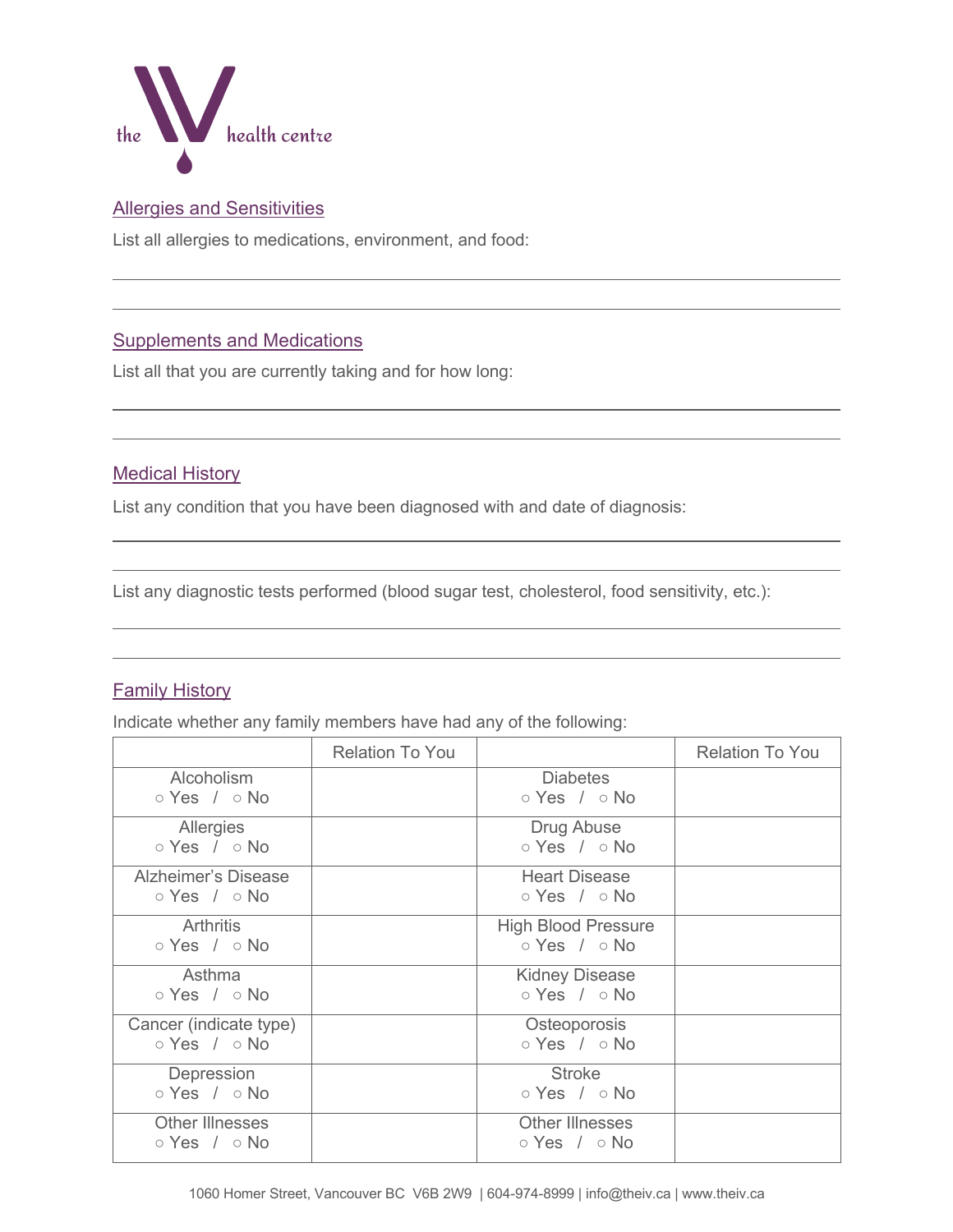

#### Digestive Health

Do you experience any of the following regarding your bowel movements?

- o Loose stools
- o Hard stools
- o Thin stools
- o Constipation
- o Blood in stools
- o Dark stools
- o Undigested food in stools
- o Mucous in stools

Do you experience any of the following digestive symptoms?

- o Bloating
- o Flatulence
- o Belching
- o Heartburn/reflux
- o Excess fullness after meals
- o Abdominal cramping/pain
- o Nausea
- o Vomiting
- o Haemorrhoids
- o Anal fissures
- o History of food poisoning/parasites

Do you currently or have you experienced any of the following?

- o Frequent dieting
- o Binge eating
- o Poor appetite
- o Always hungry
- o Can't gain weight
- o Can't lose weight
- o Emotional eater
- o History of bulimia/anorexia

How many cups of water do you drink per day? (including decaffeinated teas)

- o 1-3 cups
- $\circ$  4-7 cups
- $\circ$  8 or more

## Nutritional Health

Are you sensitive to any of the following foods?

- o Dairy
- o Sugar
- o Alcohol
- o Red meats
- o Greasy foods
- o Garlic/onions
- o Carbohydrates (breads, pastas, pastries)
- o Beans (chickpeas, lentils, etc.)
- o Cruciferous vegetables (broccoli, cauliflower, asparagus etc.)

Do you crave any of the following foods?

- o Sugar
- o Chocolate
- o Carbohydrates
- o Salt
- o Other

### Immune System Health

Vaginal or C-section birth? (circle one)

How many rounds of antibiotics have you been on: Before puberty?

In the last 5 years?

Do you experience any of the following?

- o Frequent cold/flues
- o History of chronic viral infection (mono, herpes, shingles, hepatitis, HIV etc.)
- o Urinary tract infections
- o Sexually transmitted infections
- o Yeast infection (toenail fungus/athlete's foot, vaginal/jock itch, tinea, etc.)
- o Other infections (sinus, ear, lung, skin, bladder, kidney)
- o Slow wound healing
- o Strong body odour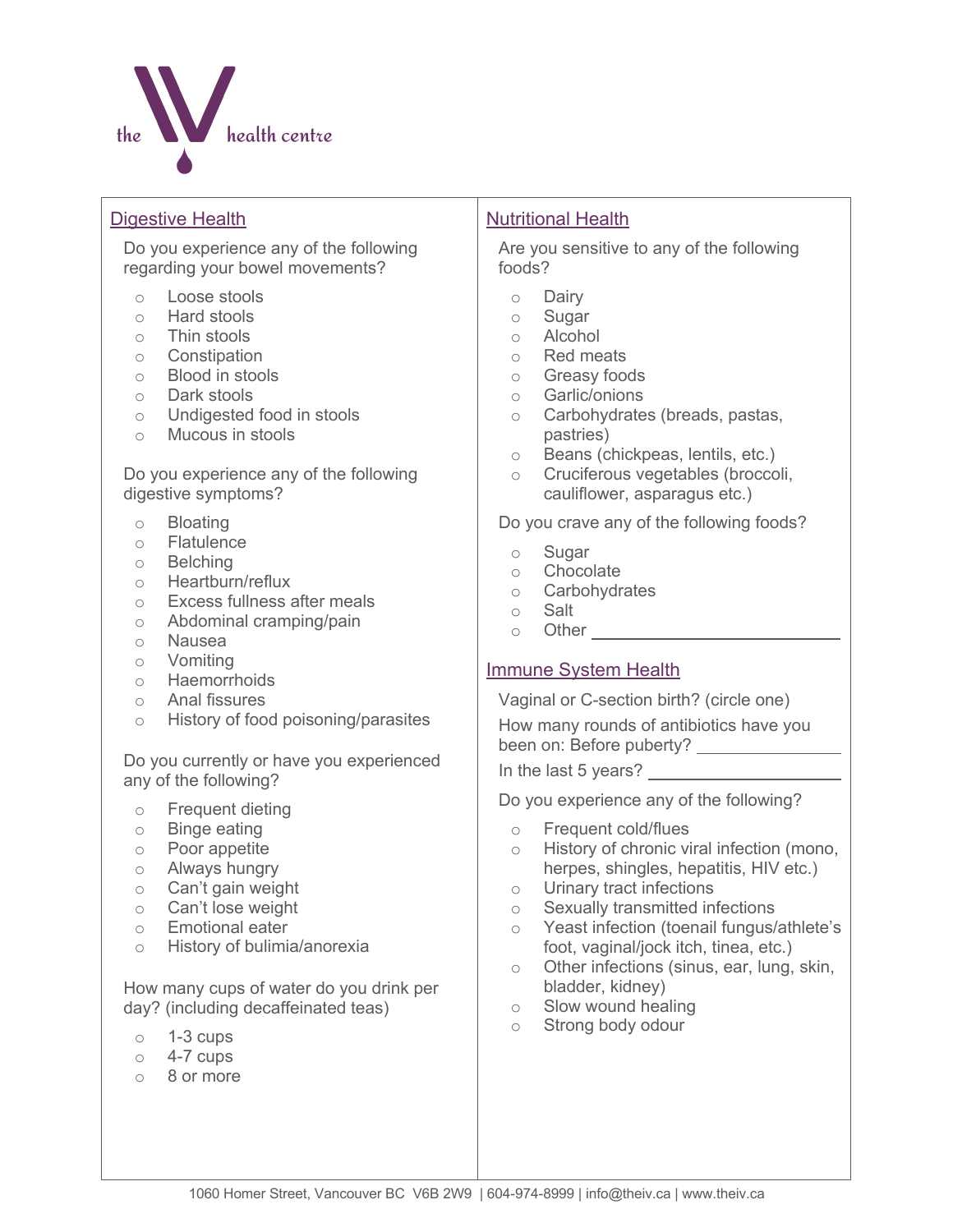

### Nose / Throat / Respiratory Health

- o Pneumonia/bronchitis
- o Asthma
- o Nasal congestion/phlegm
- o Snoring/sleep apnea
- o Bad breath/bad taste in mouth
- o Enlarged lymph nodes
- o Cold sores
- o Canker sores
- o Receding gums

### Skin / Hair / Nails

- o Dandruff
- o Itchy ears
- o Dry skin
- o Oily skin
- o Cellulite
- o Acne
- o Eczema
- o Psoriasis
- o Hives
- o Bump on back of arms
- o White coat on tongue
- o Lack of sweating
- o Sweating easily
- o Dark circles under eyes
- o Soft or brittle nails
- o Ridging or spots on nails
- o Hair loss or breaking

### Urinary Health

- o Frequent urination
- o Incontinence/dribbling
- o Blood in urine
- o Discomfort on urination
- o Kidney stones

### Cardiovascular / Circulatory Health

- o Chest pain/angina
- o Heart palpitations
- o Easy bruising
- o High blood pressure
- o Low blood pressure
- o Varicose veins
- o Cold hands/feet

#### Eyes / Ears

- o Eye strain
- o Itchy/watery eyes
- o Changes in vision
- o Ears buzzing/ringing

#### Musculoskeletal Health

- o Tension headaches
- o Migraines
- o TMJ problems
- o Low back pain
- o Foot cramps/pain
- o Muscle spasms/cramps
- o Muscle weakness
- o Joint pain/stiffness
- o Arthritis
- o History of physical trauma (broken bones, falls, car accidents, etc)

### Hormone System Health

- o Cold intolerance
- o Heat intolerance
- o Recent weight change
- o Night sweats

### Sleep / Energy

How many hours average do you sleep per night?

Do you experience any of the following?

- o Difficulty falling asleep
- o Difficulty staying asleep
- o Tired upon waking
- o Caffeine dependency
- o Exercise intolerance
- o Dizziness standing up

Rate your average energy between 1 and 10

#### (low) 1 2 3 4 5 6 7 8 9 10 (high)

How many times do you exercise per week?

- o 1-2 times
- $\circ$  3-4 times
- $\circ$  5-6 times
- o 7 or more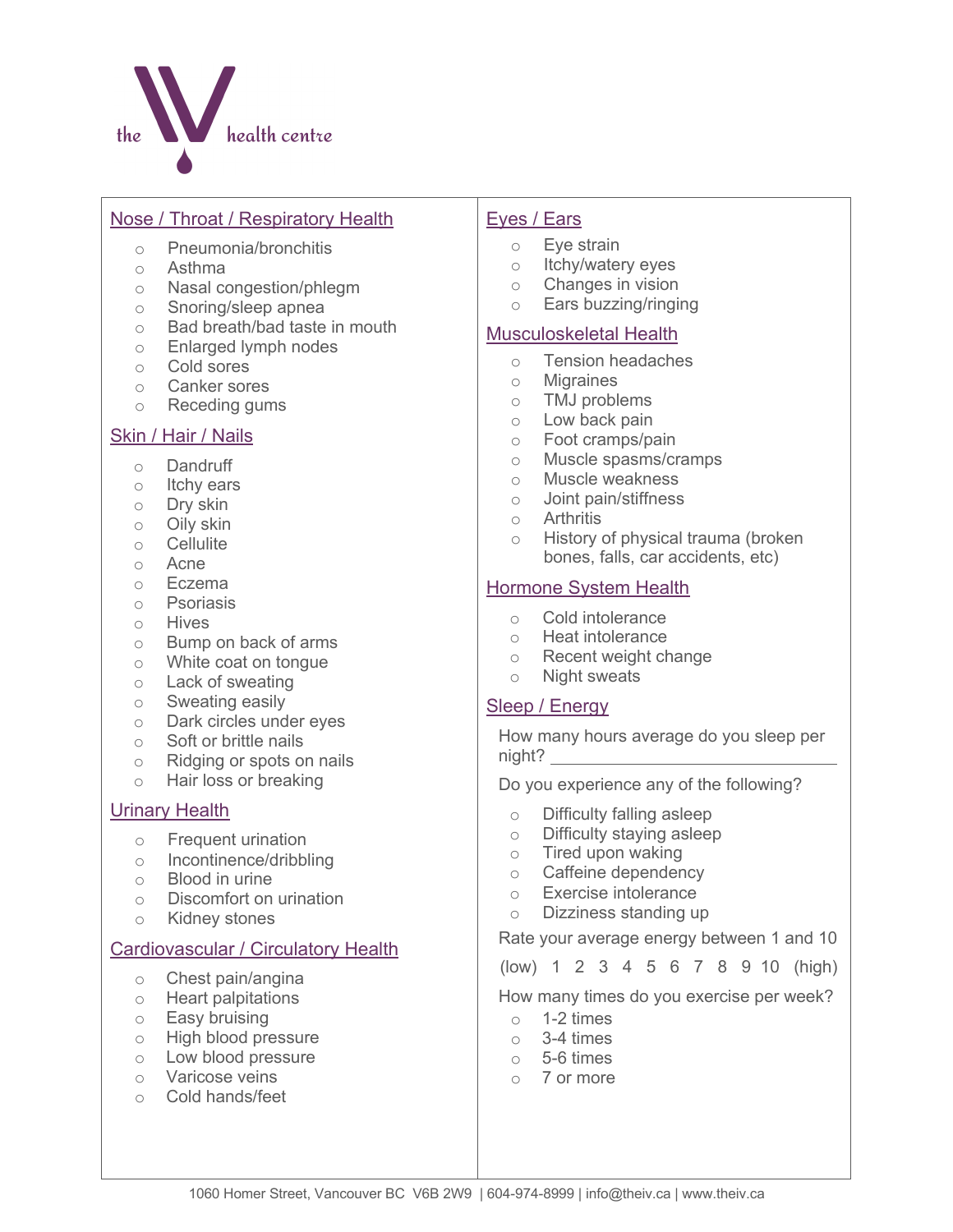

| <b>Mental / Neurological Health</b><br>Anxiety<br>$\circ$<br>Panic attacks<br>$\circ$<br>Depression<br>$\circ$<br>Irritability<br>$\circ$<br>Poor memory<br>$\circ$<br>Difficulty concentrating<br>$\bigcirc$<br>Chronic worry<br>$\bigcirc$<br>Dizziness/vertigo<br>$\bigcirc$<br>Lightheaded/fainting<br>$\bigcirc$ | <b>Male Reproductive Health</b><br>Erectile dysfunction<br>$\circ$<br>Low libido<br>$\circ$<br>Testicular mass/pain<br>$\circ$<br>Discharge/sores<br>$\circ$<br>Urinary urgency<br>$\circ$<br>Urinary hesitancy<br>$\bigcirc$<br>Prostate problems<br>$\circ$<br>Difficulty gaining muscle mass<br>$\circ$ |  |  |
|-----------------------------------------------------------------------------------------------------------------------------------------------------------------------------------------------------------------------------------------------------------------------------------------------------------------------|------------------------------------------------------------------------------------------------------------------------------------------------------------------------------------------------------------------------------------------------------------------------------------------------------------|--|--|
| Tremor/trembling<br>$\bigcirc$                                                                                                                                                                                                                                                                                        | <b>Menstrual Health</b>                                                                                                                                                                                                                                                                                    |  |  |
| History of mental/emotional trauma<br>$\circ$<br>History head injury/concussion or other<br>$\circ$                                                                                                                                                                                                                   | (if menopausal, fill out based on history)                                                                                                                                                                                                                                                                 |  |  |
| physical trauma                                                                                                                                                                                                                                                                                                       | Are you sexually active? o Yes o No                                                                                                                                                                                                                                                                        |  |  |
| Have you received counselling? $\circ$ Yes $\circ$ No                                                                                                                                                                                                                                                                 | Do you struggle with low libido? o Yes o No<br>Are you currently on birth control?<br>○ Yes ○ No<br>Do you experience any of the following<br>symptoms with your period?<br>Irregular cycles<br>$\circ$                                                                                                    |  |  |
| Relationship status:                                                                                                                                                                                                                                                                                                  |                                                                                                                                                                                                                                                                                                            |  |  |
| Married<br>$\circ$<br>Partnership<br>$\circ$<br>Separated<br>$\bigcirc$<br>Widowed<br>$\circ$<br><b>Divorced</b><br>$\circ$                                                                                                                                                                                           |                                                                                                                                                                                                                                                                                                            |  |  |
| Single<br>$\circ$                                                                                                                                                                                                                                                                                                     | Heavy bleeding<br>$\circ$<br>Bleeding between periods<br>$\circ$                                                                                                                                                                                                                                           |  |  |
|                                                                                                                                                                                                                                                                                                                       | Painful cramps with menses<br>$\circ$<br>Clots in menstrual blood                                                                                                                                                                                                                                          |  |  |
| Do you enjoy your work? o Yes o No                                                                                                                                                                                                                                                                                    | $\circ$<br>Dark/purple menstrual blood<br>$\circlearrowright$                                                                                                                                                                                                                                              |  |  |
| How many hours per week do you work?                                                                                                                                                                                                                                                                                  | <b>PMS Symptoms</b> (symptoms before period starts)                                                                                                                                                                                                                                                        |  |  |
| Rate your stress between 1 and 10<br>(low) 1 2 3 4 5 6 7 8 9 10 (high)<br>What are your main stressors? _____________                                                                                                                                                                                                 | <b>Breast tenderness</b><br>$\circ$<br><b>Bloating</b><br>$\circ$<br>Water retention<br>$\circ$<br>Mood changes<br>$\circlearrowright$<br>Acne<br>$\circ$                                                                                                                                                  |  |  |
|                                                                                                                                                                                                                                                                                                                       | Cravings<br>O<br>Headaches/migraines<br>$\circ$<br>Cramping<br>$\circ$                                                                                                                                                                                                                                     |  |  |
| the control of the control of the control of the control of the control of the control of                                                                                                                                                                                                                             | When do PMS symptoms begin?                                                                                                                                                                                                                                                                                |  |  |
| <b>Lifestyle History</b><br>How many of the following do you have per<br>day or week? (indicate which & if past history)<br>Recreational Drugs ______________________                                                                                                                                                 | days before period begins                                                                                                                                                                                                                                                                                  |  |  |

1060 Homer Street, Vancouver BC V6B 2W9 | 604-974-8999 | info@theiv.ca | www.theiv.ca